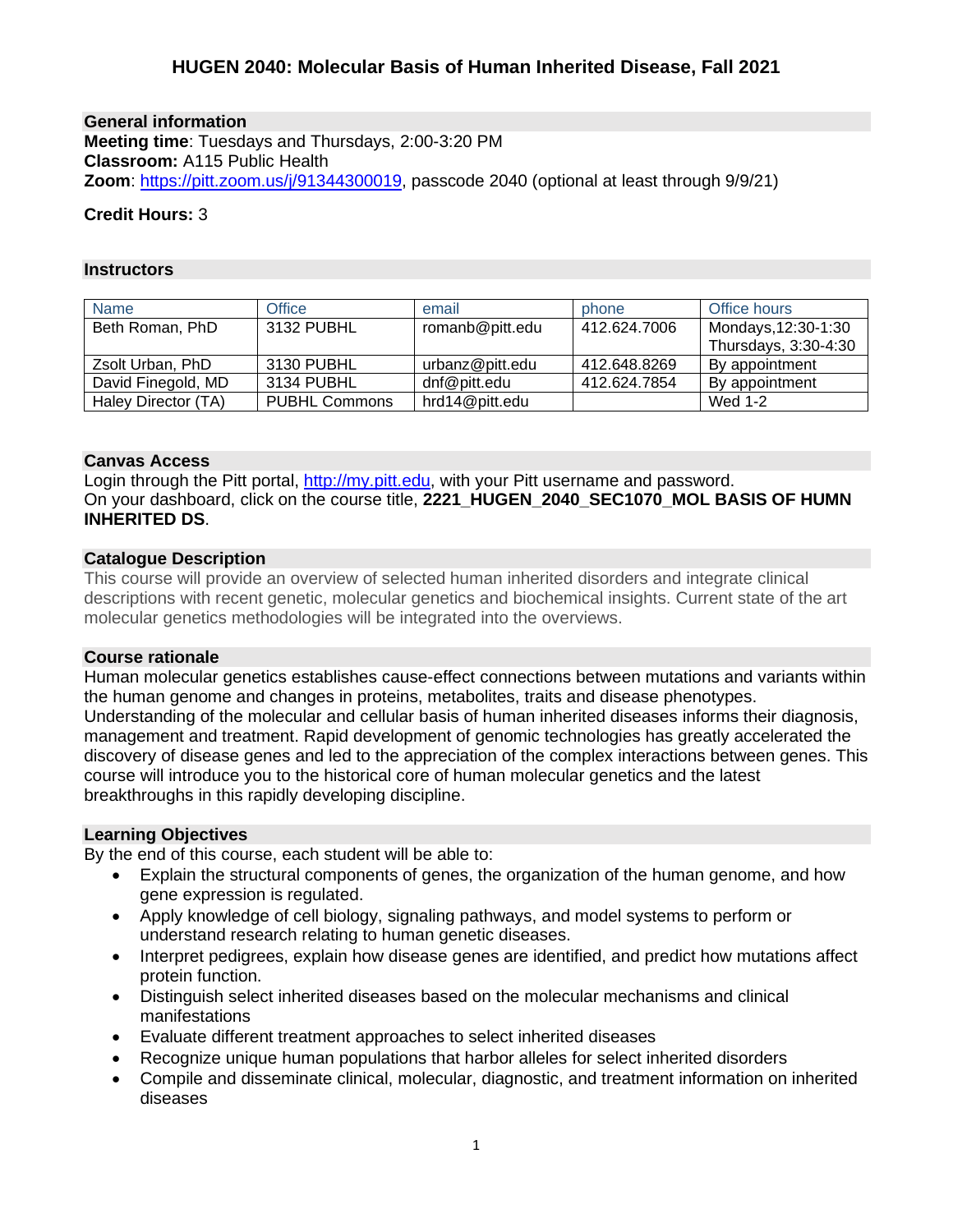# **Prerequisites**

There are no prerequisites, but students will find the course easier if they had some prior undergraduate or graduate coursework in Molecular and Cell Biology and Genetics. For English as a Second Language students, a general academic writing course is also recommended.

# **Teaching Philosophy**

This is a core course for Human Genetics graduate students that emphasizes active participation, critical thinking, and problem solving. We value your ability to think independently, creatively, and critically and to make connections between seemingly disparate topics. The classes will include lectures, discussions, problem solving exercises, and peer-to-peer teaching.

# **Required Textbooks/Articles/Readings**

Strachan T and Read A (2019). Human Molecular Genetics 5<sup>th</sup> Ed. ISBN 0815345895 *We strongly recommend this text. It nicely complements Module 1 and part of the Module 2. You can purchase this text in hardcover, paperback, or eTextbook via online retailers.*

## **Supplemental Resources**

- Metabolic and Molecular Bases of Inherited Disease (MMBID) 8th Edition [http://ommbid.mhmedical.com,](http://ommbid.mhmedical.com/) on Pitt campus or through Pulse Secure VPN
- Molecular Biology of the Cell (Alberts) 4th edition available from NCBI Bookshelf,<https://www.ncbi.nlm.nih.gov/books/NBK21054/>
- Online Mendelian Inheritance in Man, OMIM:<https://www.omim.org/>
- Genetics Home Reference:<https://ghr.nlm.nih.gov/>
- Gene Reviews:<https://www.ncbi.nlm.nih.gov/books/NBK1116/>

## **Canvas Organization**

All readings and course material will be found on the Canvas site for this class.

The course is divided into 3 Modules. Within each Module, each lecture has its own Page within which you will find all relevant material, including PowerPoint presentations, lecture notes, supplemental readings, pre-recorded material, and captured live lectures. Homework can be found in the Assignments section. Quizzes can be accessed through the Quiz section or Assignments section.

Please use the Canvas calendar to keep track of due dates! We will not send reminders!

# **Ground Rules for Class**

PowerPoint previews and accompanying notes will be available before class. Rarely, some material may be pre-recorded. We strongly encourage everyone to access and review these materials before class.

Live class sessions will be recorded with accompanying slides. The recorded lecture may be used by the instructor and the registered students for internal class purposes and only during the term in which the course if being offered.

# **Student Performance Evaluation (Assessments and Weights)**

**Midterm exams**: There will be three midterm exams, which will be taken during class time. Exams are open notes; you may consult any course material during the exam, but you may not consult the internet or other outside sources. Exams will require you to problem solve, so you must study if you hope to score well and complete the exam well in a timely fashion. Each exam is worth 100 points. No exams can be dropped.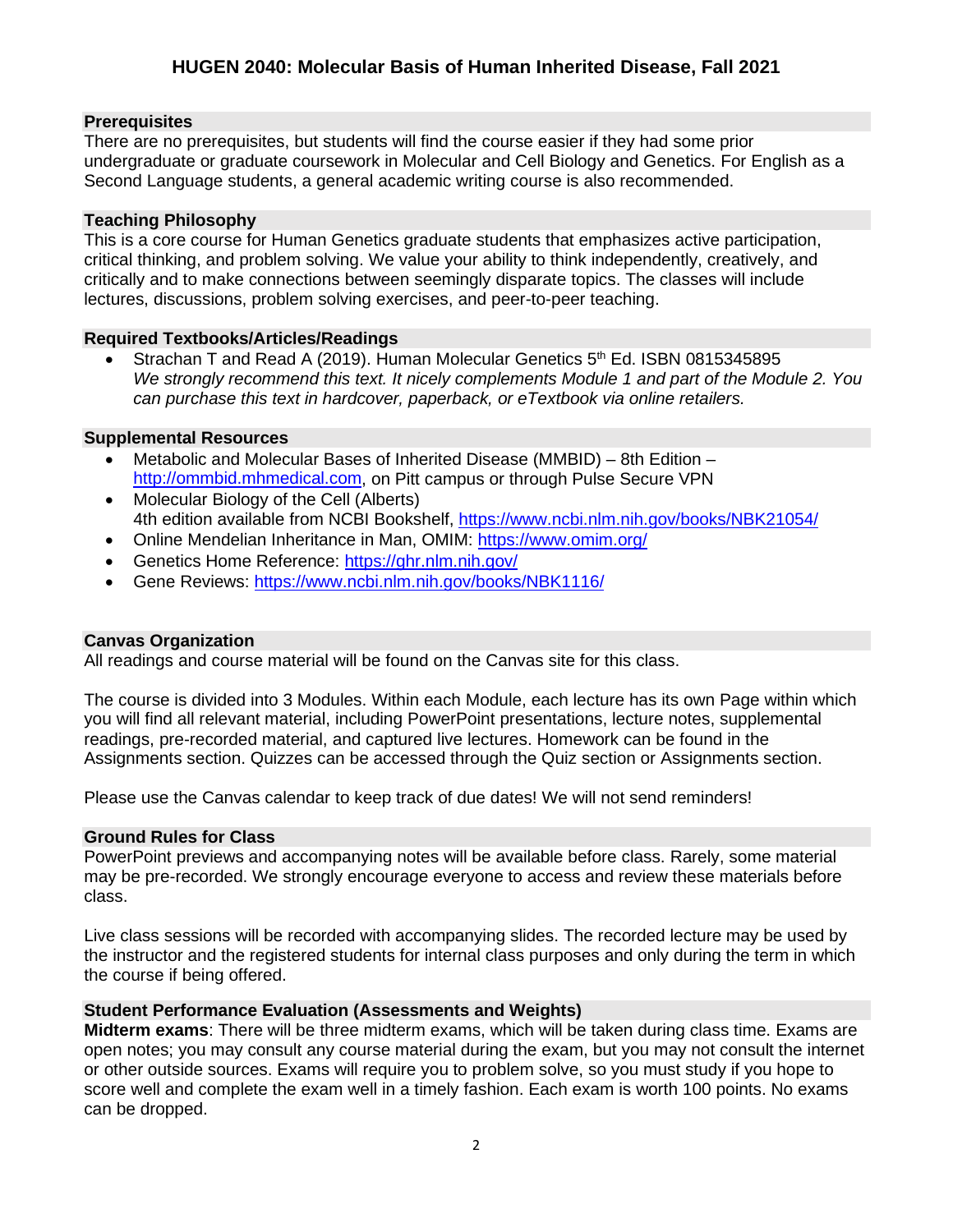**Homework:** Homework assignments will each cover two lectures and must be uploaded to Canvas before **Sunday at 11:59 PM**. Homework will require synthesis of lecture information and problem solving and will be graded for completion only. Each homework is worth 6 points, and 1 homework will be dropped. Late homework will be docked: up to 24 hrs late, worth 5 points; 24-48 hrs late, worth 4 points; later, no credit. The homework key will become available **at midnight on Sunday night/Monday morning**. This gives you at least 1.5 days to review the key prior to taking the associated short quiz (see below).

**Quizzes**: Quizzes will consist of 1-3 questions and will cover the same material as the homework assignments but will be presented in multiple choice or very short answer format. If you did the homework, checked the answer key, and consulted an instructor or TA to clear up any confusion, the quiz should be quick and easy. Quizzes must be completed on Canvas during the period allotted: **quizzes will open at midnight on Sunday night/Monday morning and close at 2 PM on Tuesday**. Once started, you will have 20 minutes to complete each quiz. Each quiz is worth 6 points and will be graded for correctness. One quiz will be dropped. *We rely on the honor system; please DO NOT discuss the quiz with your classmates if they have not yet taken it.* 

**Group Project**: As part of a group of ~5-6 students, you will investigate cutting-edge therapies for a specific disease or disease class. You will generate two written documents (one for a technical audience, one for a lay audience) and present your project orally to your peers. *You will receive a separate handout detailing this assignment*, including due dates and grading rubric. The project is worth 80 points. Late submissions will be docked: up to 24 hrs late, docked 5%; 24-48 hrs late, docked 10%; 2-7 days late, docked 25%; later, no credit.

|                         | <b>Number</b>          | Points (each) | Points (total) | <b>Percent of grade</b> |
|-------------------------|------------------------|---------------|----------------|-------------------------|
| Midterm exams           |                        | 100           | 300            | 60                      |
| Homework                | 10 (of 11; can drop 1) | 6             | 60             | 12                      |
| Quizzes                 | 10 (of 11: can drop 1) | 6             | 60             | 12                      |
| Project                 |                        | 80            | 80             | 16                      |
| <b>Total for course</b> |                        |               | 500            | 100                     |

# **Grading Scale**

If the class mean for all completed work at the end of the semester is below 85% (B), the mean will be linearly adjusted to 85% and individual grades recalculated accordingly. *Grades on individual exams or assignments will not be adjusted.* The grading scale (below) will then be used to determine final grades.

| A+   | $97-100\%$       | $\mathsf{A}$ | 93-96.99% | А- | $90 - 92.99\%$ |  |
|------|------------------|--------------|-----------|----|----------------|--|
| B+   | 87-89.99%        | R            | 83-86.99% | B- | 80-82.99%      |  |
| $C+$ | 77-79.99%        | C.           | 73-76.99% | C- | 70-72.99%      |  |
| $D+$ | 67-69.99%        | $\mathbf{D}$ | 63-76.99% | D- | 60-62.99%      |  |
| E    | 59.99% and below |              |           |    |                |  |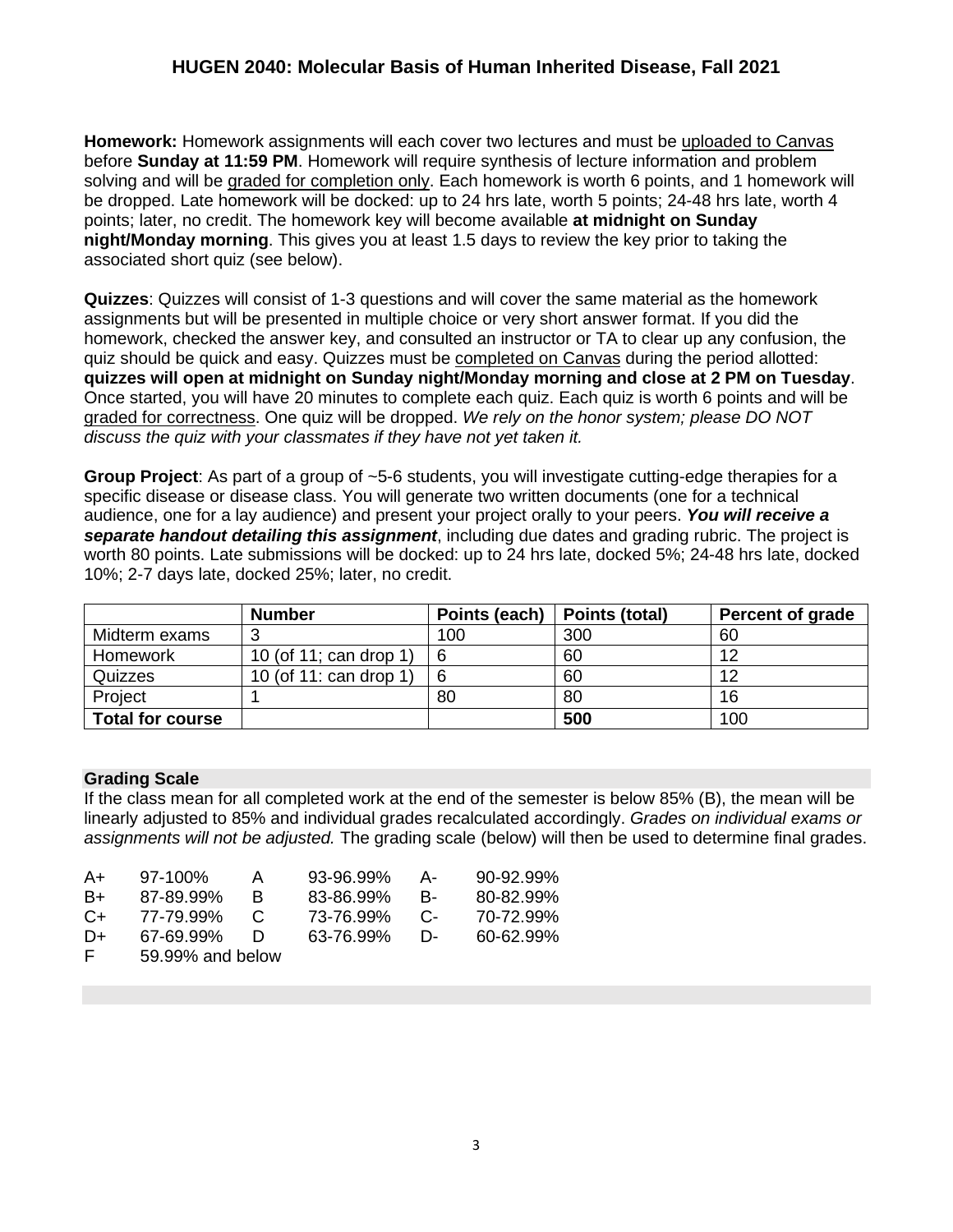## **Accommodation for Students with Disabilities**

If you have a disability for which you are or may be requesting an accommodation, you are encouraged to contact both your instructor and Disability Resources and Services, 140 William Pitt Union, 412-648-7890 as early as possible in the term.

### **Academic Integrity**

All students are expected to adhere to the school's standards of academic honesty. Cheating/plagiarism will not be tolerated. The Graduate School of Public Health's policy on academic integrity, which is based on the University policy, is available online in the Pitt Public Health Academic Handbook [www.publichealth.pitt.edu/home/academics/academic-requirements.](https://nam05.safelinks.protection.outlook.com/?url=http%3A%2F%2Fwww.publichealth.pitt.edu%2Fhome%2Facademics%2Facademic-requirements&data=02%7C01%7Cromanb%40pitt.edu%7Cbc2675531f5547f632bf08d71f4d538f%7C9ef9f489e0a04eeb87cc3a526112fd0d%7C1%7C0%7C637012289291834499&sdata=wXcI0ZFsEpnzURPIqw4Wa%2Fko5dLBCi5PRm3ZNJund68%3D&reserved=0) The policy includes obligations for faculty and students, procedures for adjudicating violations, and other critical information. Please take the time to read this policy.

(See [https://www.publichealth.pitt.edu/home/academics/academic-requirements/academic-integrity-and](https://www.publichealth.pitt.edu/home/academics/academic-requirements/academic-integrity-and-plagiarism)[plagiarism](https://www.publichealth.pitt.edu/home/academics/academic-requirements/academic-integrity-and-plagiarism) for specific information on academic integrity.)

### **Sexual Misconduct, Required Reporting, and Title IX Statement**

The University is committed to combatting sexual misconduct. As a result, you should know that University faculty and staff members are required to report any instances of sexual misconduct, including harassment and sexual violence, to the University's Title IX office so that the victim may be provided appropriate resources and support options. What this means is that as your professor, I am required to report any incidents of sexual misconduct that are directly reported to me, or of which I am somehow made aware.

There are two important exceptions to this requirement about which you should be aware:

A list of the designated University employees who, as counselors and medical professionals, do not have this reporting responsibility and can maintain confidentiality, can be found here: <https://www.diversity.pitt.edu/civil-rights-title-ix/make-report/report-form>

An important exception to the reporting requirement exists for academic work. Disclosures about sexual misconduct that are shared as part of an academic project, classroom discussion, or course assignment, are not required to be disclosed to the University's Title IX office.

If you are the victim of sexual misconduct, Pitt encourages you to reach out to these resources:

Title IX Office: 412-648-7860

SHARE @ the University Counseling Center: 412-648-7930 (8:30 A.M. TO 5 P.M. M-F) and 412-648-7856 (AFTER BUSINESS HOURS)

If you have a safety concern, please contact the University of Pittsburgh Police, 412-624-2121.

Other reporting information is available here: [https://www.diversity.pitt.edu/civil-rights-title-ix](https://www.diversity.pitt.edu/civil-rights-title-ix-compliance/make-report)[compliance/make-report](https://www.diversity.pitt.edu/civil-rights-title-ix-compliance/make-report)

#### **Diversity Statement**

## **Pitt Public Health Diversity Statement | Effective Academic Year 2021**‐**22**

The University of Pittsburgh Graduate School of Public Health considers the diversity of its students, faculty, and staff to be a strength and critical to its educational mission. Pitt Public Health is committed to creating and fostering inclusive learning environments that value human dignity and equity and promote social justice. Every member of our community is expected to be respectful of the individual perspectives, experiences, behaviors, worldviews, and backgrounds of others. While intellectual disagreement may be constructive, no derogatory statements, or demeaning or discriminatory behavior will be permitted.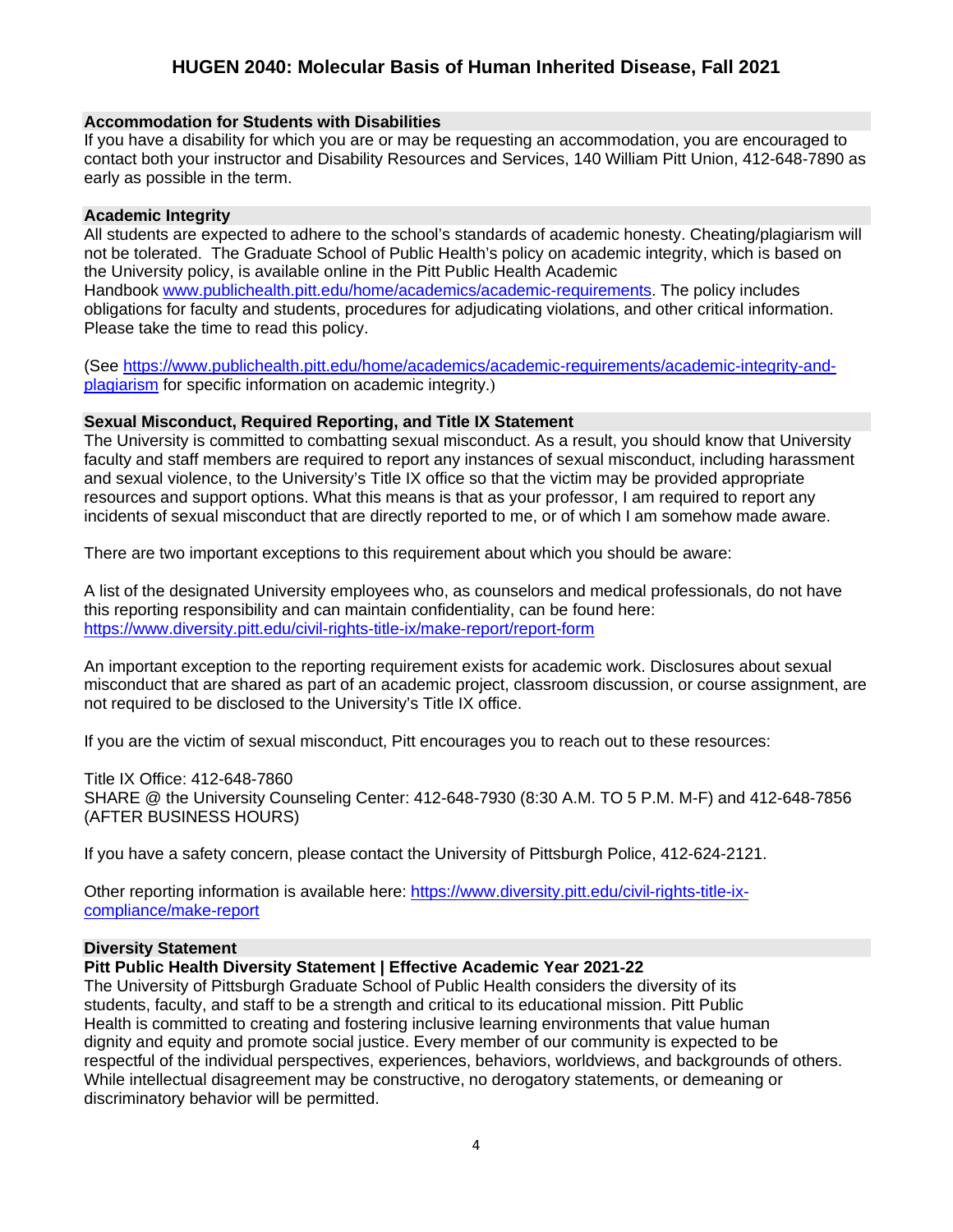If you feel uncomfortable or would like to discuss a situation, please contact any of the following: the course director or course instructor;

- the Pitt Public Health Associate Dean responsible for diversity and inclusion;
- the University's Office of Diversity and Inclusion at 412‐648‐7860 or <https://www.diversity.pitt.edu/civil-rights-title-ix/make-report/report-form> (anonymous reporting form)

## **Accessibility**

Canvas is ADA Compliant and has fully implemented the final accessibility standards for electronic and information technology covered by Section 508 of the Rehabilitation Act Amendments of 1998. Please note that, due to the flexibility provided in this product, it is possible for some material to inadvertently fall outside of these guidelines.

## **Copyright Notice**

Course material may be protected by copyright. United States copyright law, 14 USC section 101, et sec., in addition to University policy and procedures, prohibit unauthorized duplication or retransmission of course materials. See [Library of Congress Copyright Office](http://www.copyright.gov/) and th[e University Copyright Policy.](https://www.policy.pitt.edu/cs-03-copying-copyrighted-material-formerly-10-04-01)

### **Statement on Classroom Recording**

To ensure the free and open discussion of ideas, students may not independently record breakout room discussions and/or activities without the permission of all participants, and any such recording properly approved in advance can be used solely for the student's own private use.

## **Library and Writing Center Services**

As a University of Pittsburgh student, a wealth of resources for researching your project is available through the Health Sciences Library [\(www.hsls.pitt.edu\)](http://www.hsls.pitt.edu/) and the school's dedicated librarian (Helena VonVille [https://www.hsls.pitt.edu/staff/helena-vonville\)](https://www.hsls.pitt.edu/staff/helena-vonville). In addition, writing assistance is available through the University Writing Center [\(www.writingcenter.pitt.edu/\)](http://www.writingcenter.pitt.edu/).

#### **Health and Safety Statement**

During this pandemic, it is extremely important that you abide by the [public health regulations](https://www.alleghenycounty.us/Health-Department/Resources/COVID-19/COVID-19.aspx) , the University of Pittsburgh's [health standards and guidelines,](https://www.policy.pitt.edu/university-policies-and-procedures/covid-19-standards-and-guidelines) and [Pitt's Health Rules.](https://www.coronavirus.pitt.edu/healthy-community/pitts-health-rules) These rules have been developed to protect the health and safety of all of us. Universal [face covering](https://www.coronavirus.pitt.edu/frequently-asked-questions-about-face-coverings) is required in all classrooms and in every building on campus, without exceptions, regardless of vaccination status. This means you must wear a face covering that properly covers your nose and mouth when you are in the classroom. If you do not comply, you will be asked to leave class. It is your responsibility have the required face covering when entering a university building or classroom. For the most up-to-date information and guidance, please visit [coronavirus.pitt.edu](http://coronavirus.pitt.edu/) and check your Pitt email for updates before each class.

If you are required to isolate or quarantine, become sick, or are unable to come to class, contact me as soon as possible to discuss arrangements.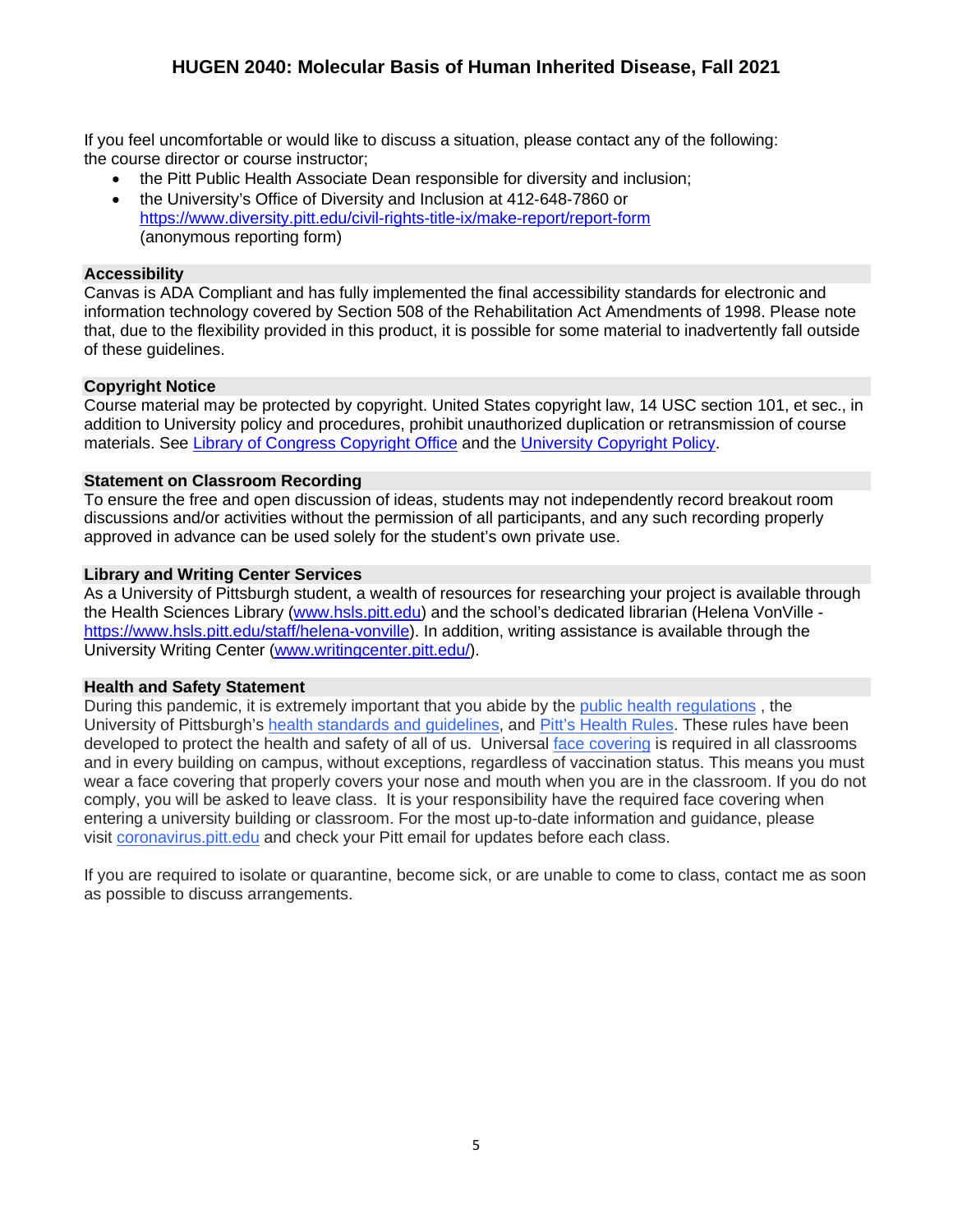| <b>MODULE 1: BASICS OF MOLECULAR GENETICS</b> |                                                                              |                              |                          |                             |          |  |  |  |
|-----------------------------------------------|------------------------------------------------------------------------------|------------------------------|--------------------------|-----------------------------|----------|--|--|--|
| <b>Date</b>                                   | Lecture                                                                      | <b>Topic</b>                 | Reading                  | <b>Assignment</b>           | Lecturer |  |  |  |
| 8/31/21                                       |                                                                              | Nucleic acids, genes,        | Strachan Ch. 1           |                             | Roman    |  |  |  |
| (T <sub>u</sub> )                             |                                                                              | and proteins                 |                          |                             |          |  |  |  |
| 9/2/21<br>(Th)                                | $\overline{2}$                                                               | Genome organization          | Strachan Ch. 9.1-<br>9.3 |                             | Roman    |  |  |  |
|                                               |                                                                              |                              |                          |                             |          |  |  |  |
| 9/5/21                                        |                                                                              | (Lectures 1-2)               |                          | HW <sub>1</sub>             |          |  |  |  |
| (Su)                                          |                                                                              |                              |                          | 11:59 PM                    |          |  |  |  |
| 9/7/21                                        | 3                                                                            | Technical approaches to      | Strachan Ch. 6.2,        | Quiz 1                      | Roman    |  |  |  |
| (T <sub>u</sub> )                             |                                                                              | molecular analysis           | 6.3, 7.2, 7.3, 15.1      | 2:00 PM                     |          |  |  |  |
| 9/9/21                                        | $\overline{4}$                                                               | <b>Mutational mechanisms</b> | Strachan Ch.             |                             | Roman    |  |  |  |
|                                               | (Th)<br>11.1-11.4, 16.1<br>and consequences<br>Deadline for add/drop 9/10/21 |                              |                          |                             |          |  |  |  |
|                                               |                                                                              |                              |                          | HW <sub>2</sub>             |          |  |  |  |
| 9/12/21<br>(Su)                               |                                                                              | (Lectures 3-4)               |                          | 11:59 PM                    |          |  |  |  |
| 9/14/21                                       | 5                                                                            | Gene Regulation I            | Strachan 2.4,            | Quiz 2                      | Roman    |  |  |  |
| (Tu)                                          |                                                                              |                              | 10.1-10.3. 10.5          | 3:00 PM                     |          |  |  |  |
| 9/16/21                                       | 6                                                                            | Gene Regulation II           | Strachan 10.1-           | <b>Project topic</b>        | Roman    |  |  |  |
| (Th)                                          |                                                                              |                              | 10.3, 10.6               | choice due                  |          |  |  |  |
|                                               |                                                                              |                              |                          | 11:59 PM                    |          |  |  |  |
| 9/19/21                                       |                                                                              | (Lectures 5-6)               |                          | HW3                         |          |  |  |  |
| (Su)                                          |                                                                              |                              |                          | 11:59 PM                    |          |  |  |  |
| 9/21/21                                       | $\overline{7}$                                                               | Technical approaches to      | 7.3, 7.4, 9.4, 10.1      | Quiz 3                      | Roman    |  |  |  |
| (Tu)                                          |                                                                              | gene regulation              |                          | 2:00 PM                     |          |  |  |  |
| 9/23/21                                       | 8                                                                            | Laboratory models of         | Strachan Ch. 8,          |                             | Roman    |  |  |  |
| (Th)                                          |                                                                              | genetic disease              | 21                       |                             |          |  |  |  |
| 9/26/21<br>(Su)                               |                                                                              | (Lectures 7-8)               |                          | HW <sub>4</sub><br>11:59 PM |          |  |  |  |
| 9/28/21                                       | 9                                                                            | Application: Therapy for     |                          | Quiz 4                      | Roman    |  |  |  |
| (Tu)                                          |                                                                              | hemoglobinopathies           |                          | 2:00 PM                     |          |  |  |  |
| 9/30/21                                       |                                                                              | <b>EXAM1</b>                 |                          |                             |          |  |  |  |
| (Th)                                          |                                                                              |                              |                          |                             |          |  |  |  |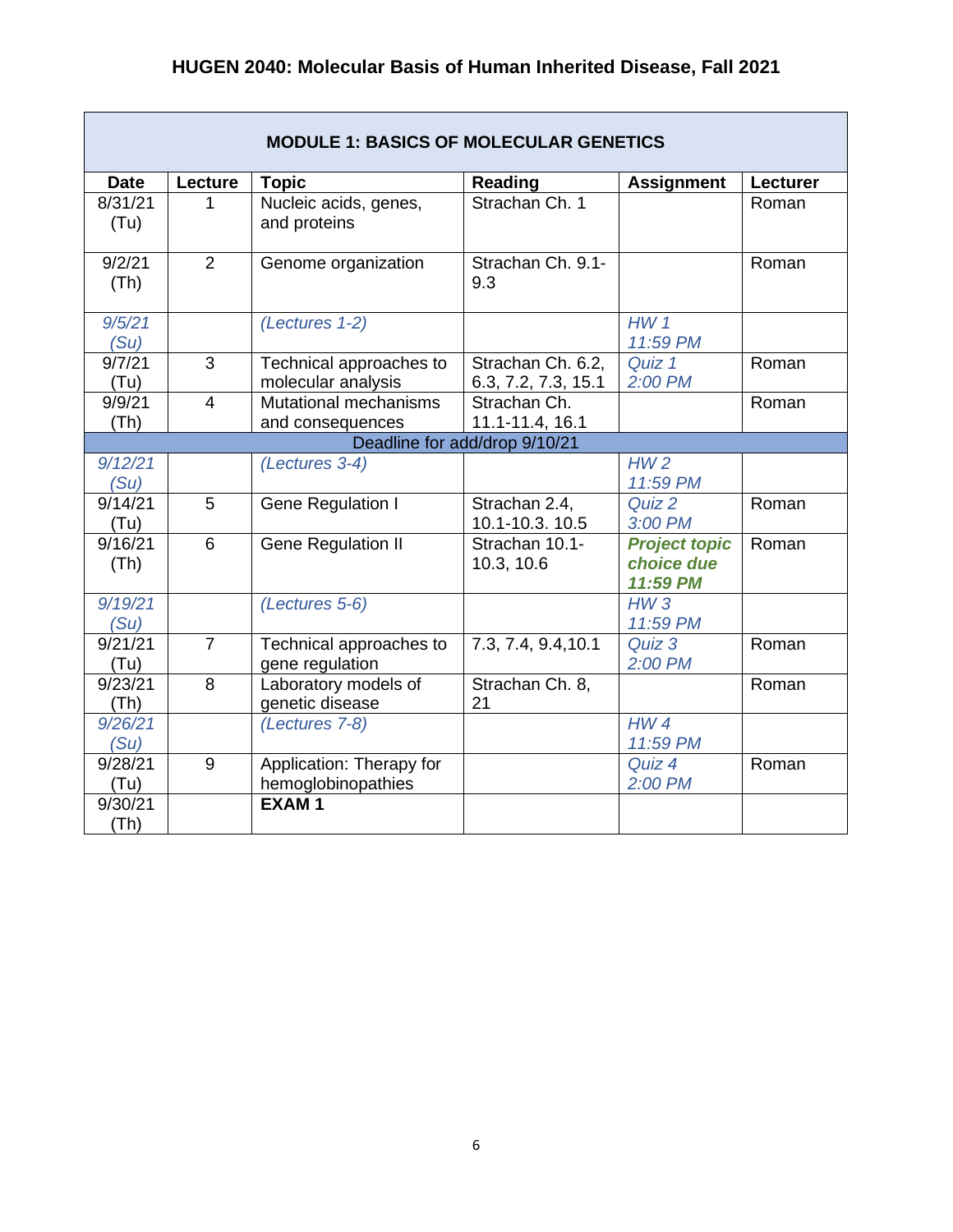| <b>MODULE 2: MECHANISTIC BASIS OF MENDELIAN DISEASES</b> |         |                                                                  |                                            |                             |          |  |
|----------------------------------------------------------|---------|------------------------------------------------------------------|--------------------------------------------|-----------------------------|----------|--|
| <b>Date</b>                                              | Lecture | <b>Topic</b>                                                     | <b>Reading</b>                             | <b>Assignment</b>           | Lecturer |  |
| 10/5/21                                                  | 10      | Intro to Mendelian                                               | Strachan Ch. 5.1-                          |                             | Urban    |  |
| (Tu)                                                     |         | <b>Genetics</b>                                                  | 5.3                                        |                             |          |  |
| 10/7/21<br>(Th)                                          | 11      | Disease gene<br>discovery                                        | Strachan Ch. 17                            |                             | Urban    |  |
| 10/10/21<br>(Su)                                         |         | (Lectures 10-11)                                                 |                                            | HW <sub>5</sub><br>11:59 PM |          |  |
| 10/12/21                                                 | 12      |                                                                  | See Alberts or                             | Quiz 5                      |          |  |
| (Tu)                                                     |         | Cell Bio I                                                       | basic Cell bio text<br>if needed           | 3:00 PM                     | Roman    |  |
| 10/14/21                                                 | 13      |                                                                  | See Alberts or                             |                             |          |  |
| (Th)                                                     |         | Cell Bio II                                                      | basic Cell bio text<br>if needed           |                             | Roman    |  |
| 10/17/21<br>(Su)                                         |         | (Lectures 12-13)                                                 |                                            | HW6<br>11:59 PM             |          |  |
| 10/19/21                                                 | 14      | Intracellular                                                    |                                            | Quiz 6                      |          |  |
| (Tu)                                                     |         | trafficking diseases<br>(e.g. CF, lysosomal<br>storage diseases) |                                            | 3:00 PM                     | Urban    |  |
| 10/21/21                                                 | 15      | Mitochondrial                                                    |                                            | <b>Research notes</b>       | Urban    |  |
| (Th)                                                     |         | diseases                                                         |                                            | due 11:59 PM                |          |  |
| 10/24/21<br>(Su)                                         |         | (Lectures 14-15)                                                 |                                            | HW <sub>7</sub><br>11:59 PM |          |  |
| 10/26/21                                                 | 16      | Repeat expansion                                                 |                                            | Quiz 7                      | Urban    |  |
| (Tu)                                                     |         | diseases (e.g.                                                   |                                            | 3:00 PM                     |          |  |
|                                                          |         | Huntington's,                                                    |                                            |                             |          |  |
|                                                          |         | Friedrich's ataxia)                                              |                                            |                             |          |  |
| 10/28/21                                                 | 17      | Splicing error                                                   |                                            |                             | Urban    |  |
| (Th)                                                     |         | diseases (e.g. MD)                                               | Deadline for monitored withdrawal 10/29/21 |                             |          |  |
| 10/31/21                                                 |         |                                                                  |                                            | HW8                         |          |  |
| (Su)                                                     |         | (Lectures 16-17)                                                 |                                            | 11:59 PM                    |          |  |
| 11/2/21                                                  | 18      | Application: TBA                                                 |                                            | Quiz 8                      | Urban    |  |
| (Tu)                                                     |         |                                                                  |                                            | 3:00 PM                     |          |  |
| 11/4/21                                                  |         | <b>EXAM2</b>                                                     |                                            |                             |          |  |
| (Th)                                                     |         |                                                                  |                                            |                             |          |  |